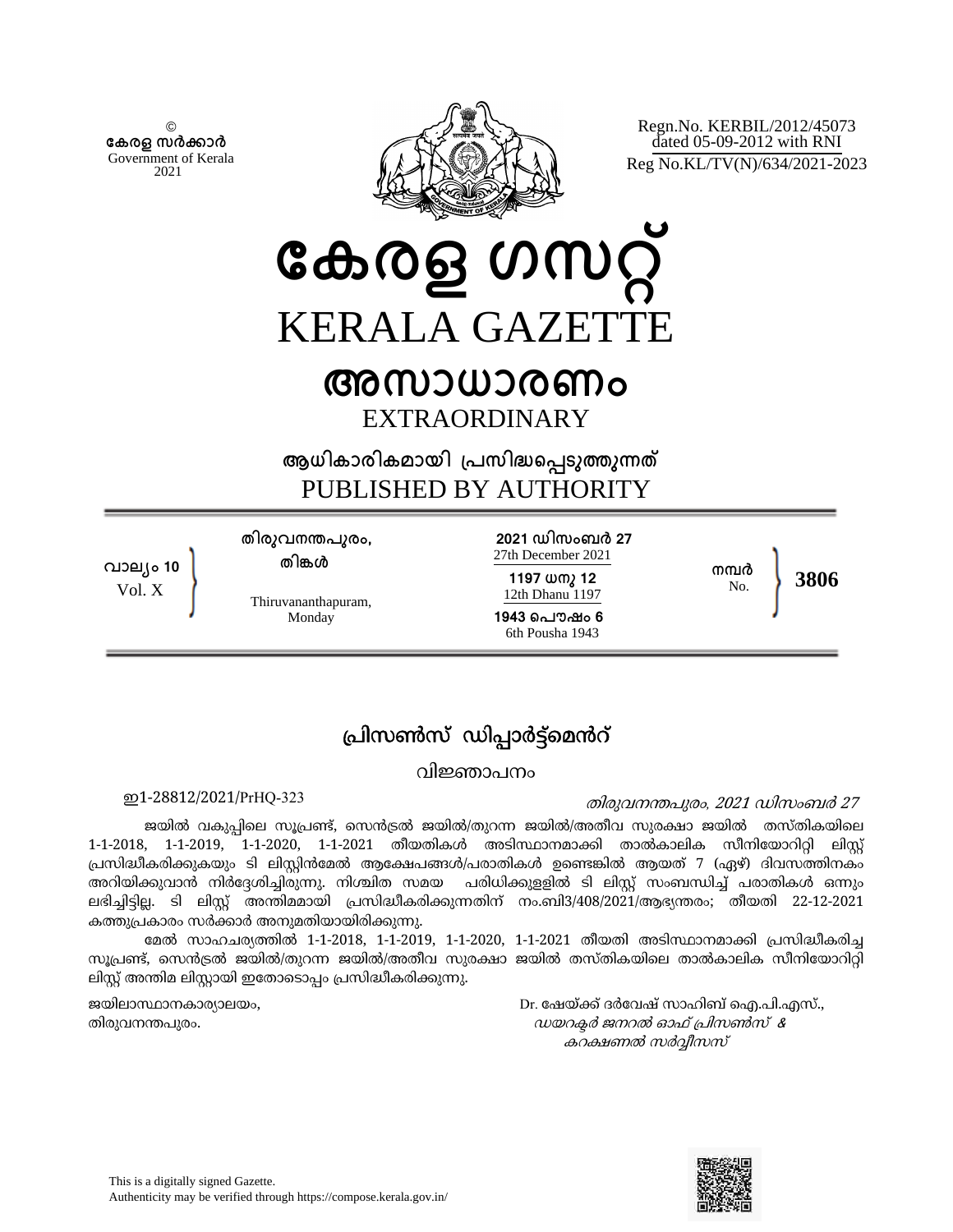|                       |                               | Date of<br>birth | Qualification |                                     |                                                             | Date of $I^{st}$<br>appoint-                                 |                                                                                |                                                       |             |
|-----------------------|-------------------------------|------------------|---------------|-------------------------------------|-------------------------------------------------------------|--------------------------------------------------------------|--------------------------------------------------------------------------------|-------------------------------------------------------|-------------|
| Sl.<br>N <sub>o</sub> | Name of officer               |                  | General       | Depart-<br>mental                   | Date of $I^{st}$<br>appoint-<br>ment in<br>Govt.<br>service | ment to<br>the<br>Executive<br>Branch of<br>Prisons<br>Dept. | Govt. order No.<br>& date<br>of promotion                                      | Date of<br>declaratio<br>$n \text{ of }$<br>Probation | Remar<br>ks |
| (1)                   | (2)                           | (3)              | (4)           | (5)                                 | (6)                                                         | (7)                                                          | (8)                                                                            | (9)                                                   | (10)        |
| $\mathbf{1}$          | Vinod Kumar<br>M.K.           | 26/04/1970       | Degree        | Accounts<br>Test<br>(L&H)<br>& KJOT | 14/02/1995                                                  | 05/05/1999                                                   | G.O.(Rt)No.2270<br>$/2012$ /Home<br>dt.28/07/2012                              | Probation<br>declared                                 |             |
| 2                     | A.G. Suresh                   | 20/05/1966       | Degree        | Accounts<br>Test<br>(L&H)<br>& KJOT | 17/09/1990                                                  | 23/05/2002                                                   | G.O.(Rt)No.2270<br>$/2012$ /Home<br>dt.28/07/2012                              | Probation<br>declared                                 |             |
| 3                     | S. Santhosh                   | 25/03/1966       | Degree        | Accounts<br>Test<br>(L&H)<br>& KJOT | 19/09/1990                                                  | 07/07/1993                                                   | G.O.(Rt)No.2791<br>$/2013$ /Home<br>dt.15/10/2013                              | Probation<br>declared                                 |             |
| $\overline{4}$        | T. Baburajan                  | 16/05/1965       | Degree        | Accounts<br>Test(L)<br>& KJOT       | 30/12/1996                                                  | 04/05/1999                                                   | G.O.(Rt)No.1404<br>/2016/Home<br>dt.23/04/2016                                 | Probation<br>declared                                 |             |
| 5                     | $M_{\cdot}$<br>Mohanakumaran  | 19/05/1962       | Degree        | Accounts<br>Test(L)<br>& KJOT       | 04/11/1996                                                  | 16/07/1999                                                   | G.O.(Rt)No.1189<br>/2017/Home<br>dt.09/05/2017                                 | Probation<br>not<br>declared                          |             |
| 6                     | N.S.<br>Nirmalanandan<br>Nair | 15/05/1967       | Degree        | Accounts<br>Test<br>(L&H)<br>& KJOT | 12/09/1997                                                  | 16/07/1999                                                   | G.O.(Rt)No.1837<br>Probation<br>/2017/Home<br>not<br>dt.17/07/2017<br>declared |                                                       |             |

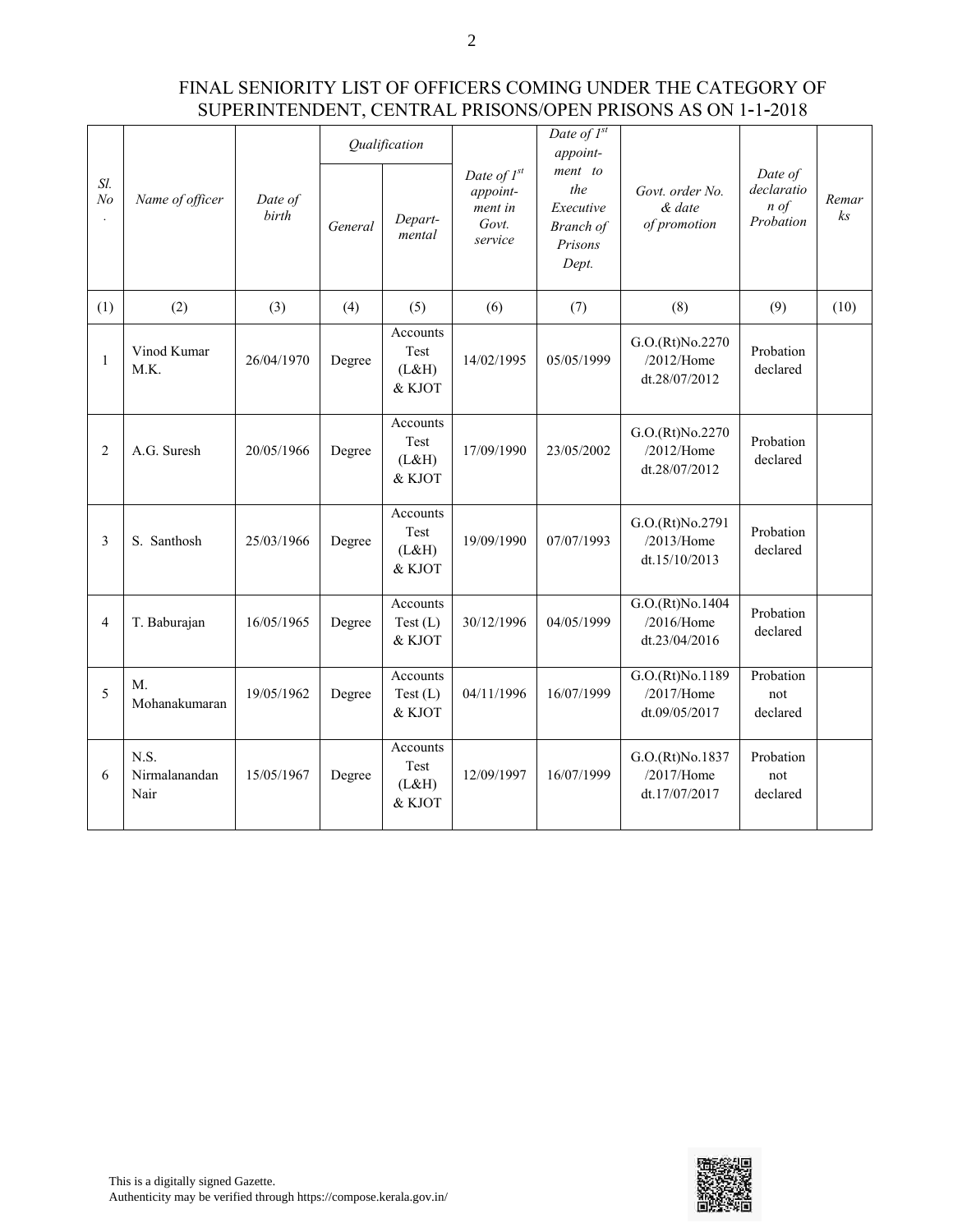| Sl.<br>N <sub>o</sub> | Name of officer               | Date of<br>birth | Qualification |                                     |                                                             | Date of $I^{st}$<br>appoint-                                 |                                                   |                                                       |                         |
|-----------------------|-------------------------------|------------------|---------------|-------------------------------------|-------------------------------------------------------------|--------------------------------------------------------------|---------------------------------------------------|-------------------------------------------------------|-------------------------|
|                       |                               |                  | General       | Depart-<br>mental                   | Date of $I^{st}$<br>appoint-<br>ment in<br>Govt.<br>service | ment to<br>the<br>Executive<br>Branch of<br>Prisons<br>Dept. | Govt. order No.<br>& date<br>of promotion         | Date of<br>declaratio<br>$n \text{ of }$<br>Probation | Remar<br>k <sub>S</sub> |
| (1)                   | (2)                           | (3)              | (4)           | (5)                                 | (6)                                                         | (7)                                                          | (8)                                               | (9)                                                   | (10)                    |
| 1                     | Vinod Kumar<br>M.K.           | 26/04/1970       | Degree        | Accounts<br>Test<br>(L&H)<br>& KJOT | 14/02/1995                                                  | 05/05/1999                                                   | G.O.(Rt)No.2270<br>$/2012$ /Home<br>dt.28/07/2012 | Probation<br>declared                                 |                         |
| 2                     | A.G. Suresh                   | 20/05/1966       | Degree        | Accounts<br>Test<br>(L&H)<br>& KJOT | 17/09/1990                                                  | 23/05/2002                                                   | G.O.(Rt)No.2270<br>$/2012$ /Home<br>dt.28/07/2012 | Probation<br>declared                                 |                         |
| 3                     | T. Baburajan                  | 16/05/1965       | Degree        | Accounts<br>Test (L)<br>& KJOT      | 30/12/1996                                                  | 04/05/1999                                                   | G.O.(Rt)No.1404<br>$/2016$ /Home<br>dt.23/04/2016 | Probation<br>declared                                 |                         |
| $\overline{4}$        | N.S.<br>Nirmalanandan<br>Nair | 15/05/1967       | Degree        | Accounts<br>Test<br>(L&H)<br>& KJOT | 12/09/1997                                                  | 16/07/1999                                                   | G.O.(Rt)No.1837<br>/2017/Home<br>dt.17/07/2017    | Probation<br>declared                                 |                         |
| 5                     | <b>B.</b> Sunil Kumar         | 31/05/1969       | Degree        | Accounts<br>Test (L)<br>& KJOT      | 16/07/1999                                                  | 16/07/1999                                                   | G.O.(Rt)No.2534<br>/2018/Home<br>dt.04/09/2018    | Probation<br>not<br>declared                          |                         |

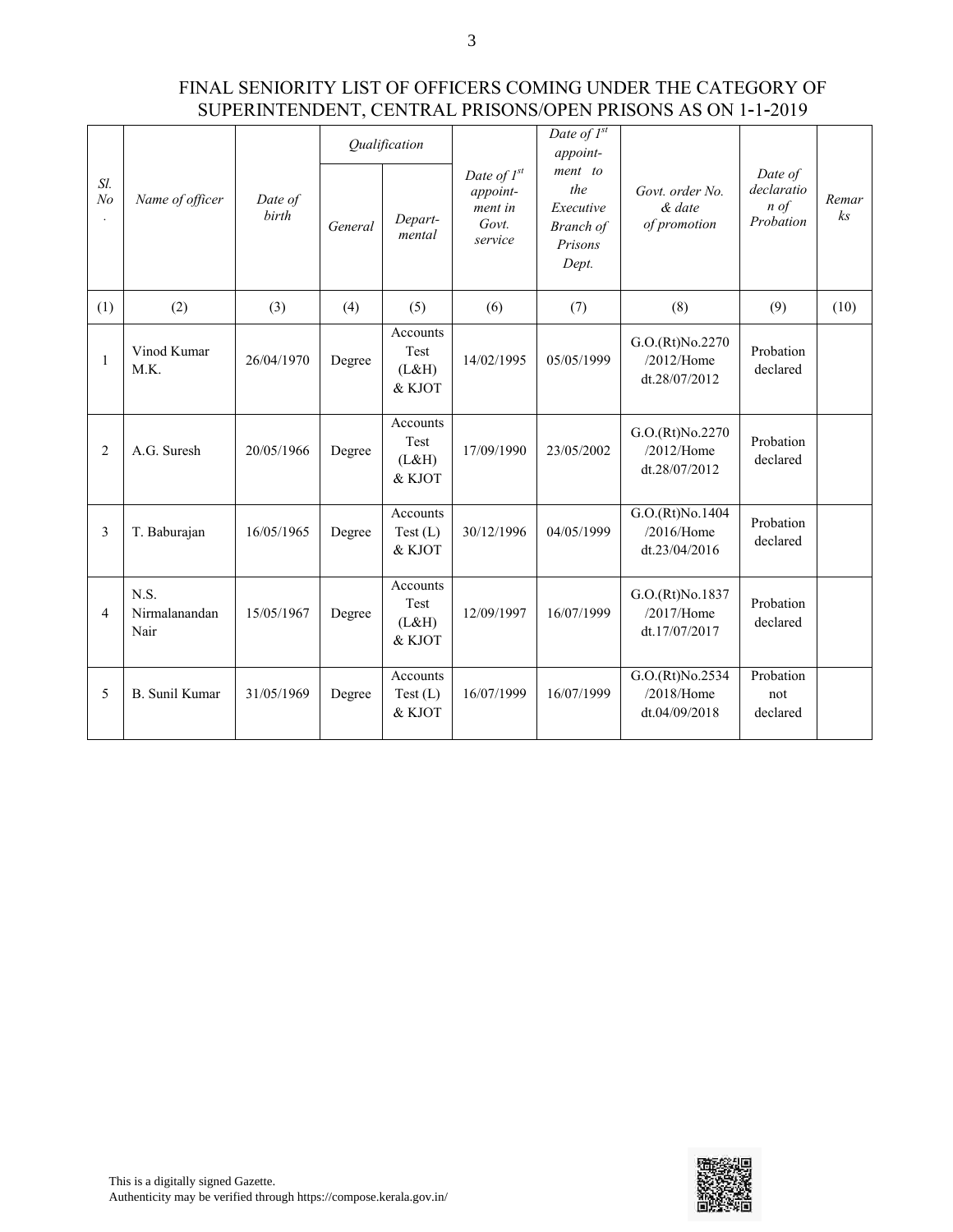4

| Sl.<br>N <sub>o</sub> | Name of officer               | Date of<br>birth | Qualification |                                       |                                                             | Date of $I^{st}$<br>appoint-                                        |                                                    |                                                               |                                                                                                                                                                                     |
|-----------------------|-------------------------------|------------------|---------------|---------------------------------------|-------------------------------------------------------------|---------------------------------------------------------------------|----------------------------------------------------|---------------------------------------------------------------|-------------------------------------------------------------------------------------------------------------------------------------------------------------------------------------|
|                       |                               |                  | General       | Depart-<br>mental                     | Date of $I^{st}$<br>appoint-<br>ment in<br>Govt.<br>service | ment to<br>the<br>Executive<br><b>Branch</b> of<br>Prisons<br>Dept. | Govt. order<br>No. & date<br>of promotion          | Date of<br>declarati<br>on of<br>Probatio<br>$\boldsymbol{n}$ | Remarks                                                                                                                                                                             |
| (1)                   | (2)                           | (3)              | (4)           | (5)                                   | (6)                                                         | (7)                                                                 | (8)                                                | (9)                                                           | (10)                                                                                                                                                                                |
| 1                     | A.G. Suresh                   | 20/05/1966       | Degree        | Accounts<br>Test<br>(L&H)<br>$&$ KJOT | 17/09/1990                                                  | 23/05/2002                                                          | G.O.(Rt)No.<br>2270/2012/<br>Home<br>dt.28/07/2012 | Probation<br>declared                                         |                                                                                                                                                                                     |
| $\sqrt{2}$            | T. Baburajan                  | 16/05/1965       | Degree        | Accounts<br>Test (L)<br>& KJOT        | 30/12/1996                                                  | 04/05/1999                                                          | G.O.(Rt)No.<br>1404/2016/<br>Home<br>dt.23/04/2016 | Probation<br>declared                                         |                                                                                                                                                                                     |
| $\mathfrak{Z}$        | N.S.<br>Nirmalanandan<br>Nair | 15/05/1967       | Degree        | Accounts<br>Test<br>(L&H)<br>& KJOT   | 12/09/1997                                                  | 16/07/1999                                                          | G.O.(Rt)No.<br>1837/2017/<br>Home<br>dt.17/07/2017 | Probation<br>declared                                         |                                                                                                                                                                                     |
| $\overline{4}$        | B. Sunil<br>Kumar             | 31/05/1969       | Degree        | Accounts<br>Test (L)<br>& KJOT        | 16/07/1999                                                  | 16/07/1999                                                          | G.O.(Rt)No.<br>2534/2018/<br>Home<br>dt.04/09/2018 | Probation<br>declared                                         |                                                                                                                                                                                     |
| 5                     | B. Remesh<br>Kumar            | 25/05/1967       | <b>SSLC</b>   | Accounts<br>Test(L)<br>& KJOT         | 23/01/1989                                                  | 23/01/1992                                                          | G.O.(Rt)No.<br>799/2020/<br>Home<br>dt.10/03/2020  | Probation<br>not<br>declared                                  | Promoted as<br>per $G.O.(Rt)$<br>No.799/2020/<br>Home<br>dt.10/03/2020<br>to the post of<br>Central Prison<br>Superintendent<br>w.e.f. 1/1/20 as<br>next junior to<br>Asokan Arippa |
| 6                     | Asokan Arippa                 | 27/05/1965       | Degree        | Accounts<br>Test $(L)$<br>& KJOT      | 09/09/1997                                                  | 16/07/1999                                                          | G.O.(Rt)No.4/<br>2020/Home<br>dt.01/01/2020        | Probation<br>not<br>declared                                  |                                                                                                                                                                                     |